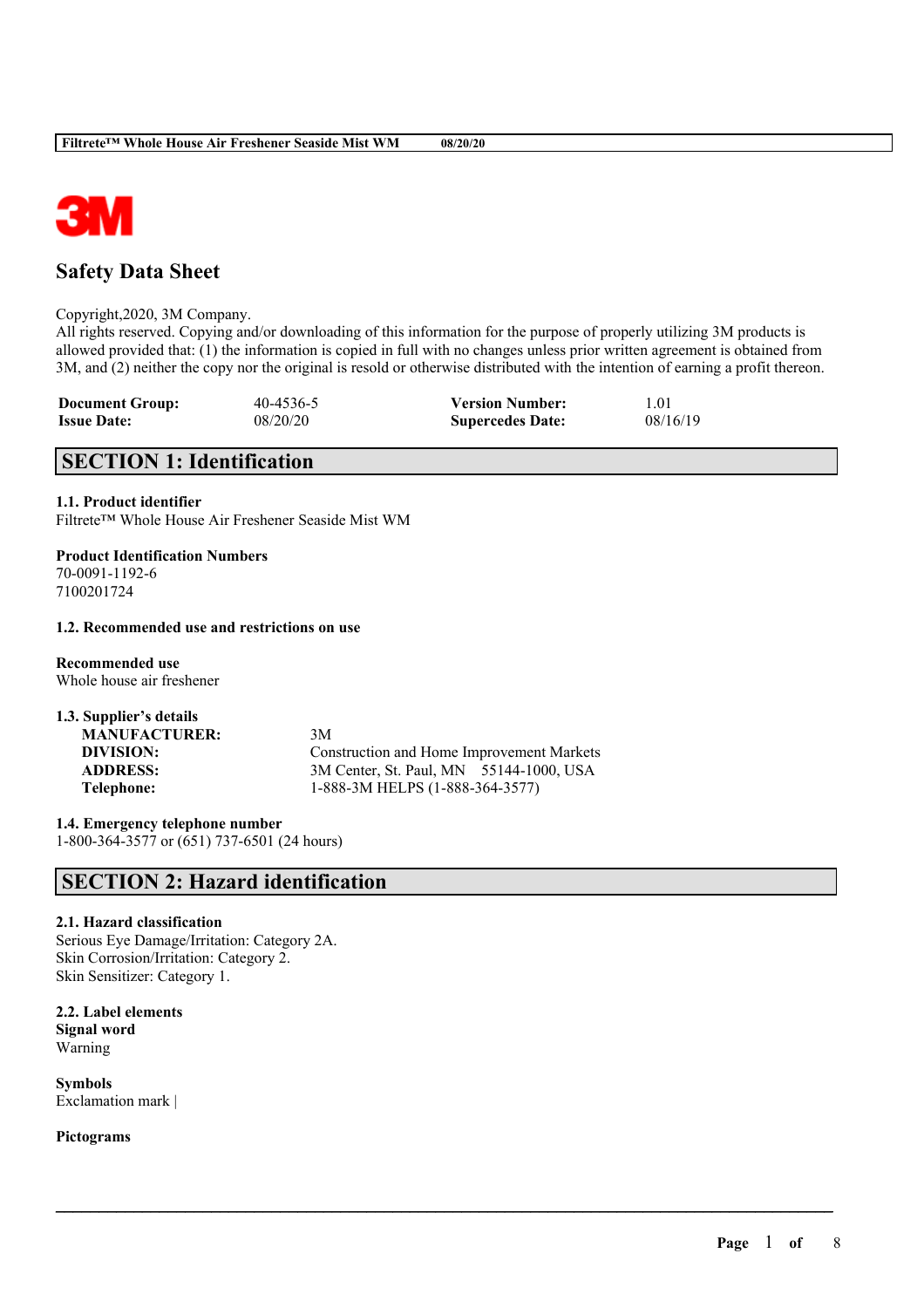

**Hazard Statements** Causes serious eye irritation. Causes skin irritation. May cause an allergic skin reaction.

#### **Precautionary Statements General:**

Keep out of reach of children.

#### **Prevention:**

Avoid breathing vapors. Wear protective gloves and eye/face protection. Wash thoroughly after handling. Contaminated work clothing must not be allowed out of the workplace.

#### **Response:**

IF IN EYES: Rinse cautiously with water for several minutes. Remove contact lenses, if present and easy to do. Continue rinsing.

If eye irritation persists: Get medical advice/attention. IF ON SKIN: Wash with plenty of soap and water. If skin irritation or rash occurs: Get medical advice/attention. Take off contaminated clothing and wash it before reuse.

#### **Disposal:**

Dispose of contents/container in accordance with applicable local/regional/national/international regulations.

45% of the mixture consists of ingredients of unknown acute oral toxicity.

# **SECTION 3: Composition/information on ingredients**

| Ingredient                  | C.A.S. No.    | $\%$ by Wt                  |
|-----------------------------|---------------|-----------------------------|
| <b>Fragrance Ingredient</b> | Trade Secret* | 90 Trade Secret *<br>$80 -$ |
| Polymeric Binder            | Trade Secret* | 20 Trade Secret *<br>$10 -$ |

\*The specific chemical identity and/or exact percentage (concentration) of this composition has been withheld as a trade secret.

## **SECTION 4: First aid measures**

#### **4.1. Description of first aid measures**

#### **Inhalation:**

Remove person to fresh air. If you feel unwell, get medical attention.

#### **Skin Contact:**

Immediately wash with soap and water. Remove contaminated clothing and wash before reuse. If signs/symptoms develop, get medical attention.

 $\mathcal{L}_\mathcal{L} = \mathcal{L}_\mathcal{L} = \mathcal{L}_\mathcal{L} = \mathcal{L}_\mathcal{L} = \mathcal{L}_\mathcal{L} = \mathcal{L}_\mathcal{L} = \mathcal{L}_\mathcal{L} = \mathcal{L}_\mathcal{L} = \mathcal{L}_\mathcal{L} = \mathcal{L}_\mathcal{L} = \mathcal{L}_\mathcal{L} = \mathcal{L}_\mathcal{L} = \mathcal{L}_\mathcal{L} = \mathcal{L}_\mathcal{L} = \mathcal{L}_\mathcal{L} = \mathcal{L}_\mathcal{L} = \mathcal{L}_\mathcal{L}$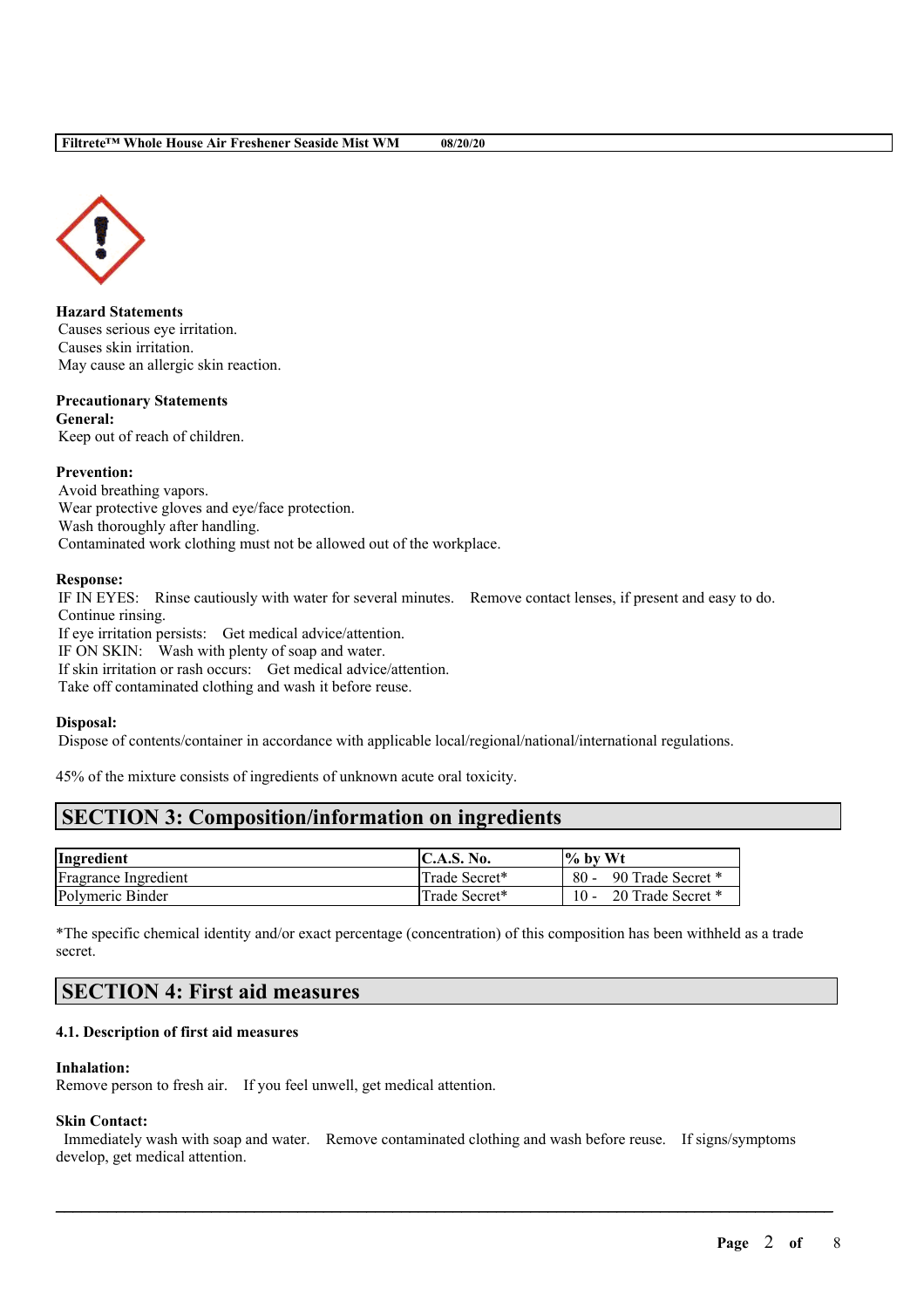#### **Eye Contact:**

Immediately flush with large amounts of water. Remove contact lenses if easy to do. Continue rinsing. Get medical attention.

#### **If Swallowed:**

Rinse mouth. If you feel unwell, get medical attention.

#### **4.2. Most important symptoms and effects, both acute and delayed**

See Section 11.1. Information on toxicological effects.

#### **4.3. Indication of any immediate medical attention and special treatment required**

Not applicable.

## **SECTION 5: Fire-fighting measures**

#### **5.1. Suitable extinguishing media**

In case of fire: Use a fire fighting agent suitable for ordinary combustible material such as water or foam to extinguish.

#### **5.2. Special hazards arising from the substance or mixture**

None inherent in this product.

#### **5.3. Special protective actions for fire-fighters**

Wear full protective clothing, including helmet, self-contained, positive pressure or pressure demand breathing apparatus, bunker coat and pants, bands around arms, waist and legs, face mask, and protective covering for exposed areas of the head.

## **SECTION 6: Accidental release measures**

#### **6.1. Personal precautions, protective equipment and emergency procedures**

Evacuate area. Ventilate the area with fresh air. For large spill, or spills in confined spaces, provide mechanical ventilation to disperse or exhaust vapors, in accordance with good industrial hygiene practice. Refer to other sections of this SDS for information regarding physical and health hazards, respiratory protection, ventilation, and personal protective equipment.

#### **6.2. Environmental precautions**

Avoid release to the environment.

#### **6.3. Methods and material for containment and cleaning up**

Collect as much of the spilled material as possible. Place in a closed container approved for transportation by appropriate authorities. Clean up residue. Seal the container. Dispose of collected material as soon as possible in accordance with applicable local/regional/national/international regulations.

## **SECTION 7: Handling and storage**

#### **7.1. Precautions for safe handling**

Keep out of reach of children. Avoid breathing dust/fume/gas/mist/vapors/spray. Do not get in eyes, on skin, or on clothing. Do not eat, drink or smoke when using this product. Wash thoroughly after handling. Contaminated work clothing should not be allowed out of the workplace. Avoid release to the environment. Wash contaminated clothing before reuse. Avoid contact with oxidizing agents (eg. chlorine, chromic acid etc.)

 $\mathcal{L}_\mathcal{L} = \mathcal{L}_\mathcal{L} = \mathcal{L}_\mathcal{L} = \mathcal{L}_\mathcal{L} = \mathcal{L}_\mathcal{L} = \mathcal{L}_\mathcal{L} = \mathcal{L}_\mathcal{L} = \mathcal{L}_\mathcal{L} = \mathcal{L}_\mathcal{L} = \mathcal{L}_\mathcal{L} = \mathcal{L}_\mathcal{L} = \mathcal{L}_\mathcal{L} = \mathcal{L}_\mathcal{L} = \mathcal{L}_\mathcal{L} = \mathcal{L}_\mathcal{L} = \mathcal{L}_\mathcal{L} = \mathcal{L}_\mathcal{L}$ 

#### **7.2. Conditions for safe storage including any incompatibilities**

Store away from heat. Store away from acids. Store away from oxidizing agents.

## **SECTION 8: Exposure controls/personal protection**

#### **8.1. Control parameters**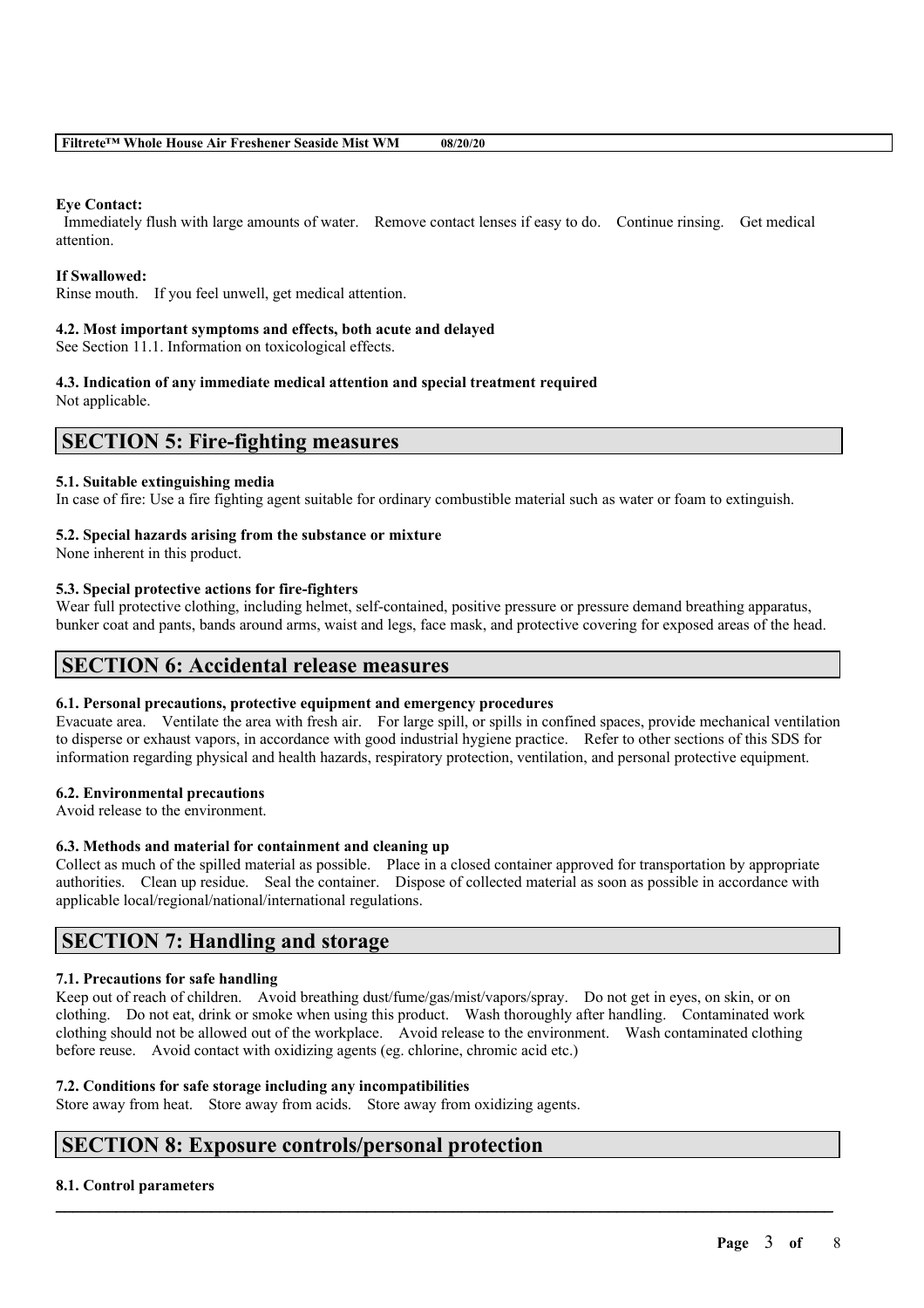#### **Occupational exposure limits**

No occupational exposure limit values exist for any of the components listed in Section 3 of this SDS.

#### **8.2. Exposure controls**

**8.2.1. Engineering controls** Not applicable.

#### **8.2.2. Personal protective equipment (PPE)**

#### **Eye/face protection**

Select and use eye/face protection to prevent contact based on the results of an exposure assessment. The following eye/face protection(s) are recommended: Indirect Vented Goggles

#### **Skin/hand protection**

Select and use gloves and/or protective clothing approved to relevant local standards to prevent skin contact based on the results of an exposure assessment. Selection should be based on use factors such as exposure levels, concentration of the substance or mixture, frequency and duration, physical challenges such as temperature extremes, and other use conditions. Consult with your glove and/or protective clothing manufacturer for selection of appropriate compatible gloves/protective clothing. Note: Nitrile gloves may be worn over polymer laminate gloves to improve dexterity. Gloves made from the following material(s) are recommended: Polymer laminate

If this product is used in a manner that presents a higher potential for exposure (eg. spraying, high splash potential etc.), then use of protective coveralls may be necessary. Select and use body protection to prevent contact based on the results of an exposure assessment. The following protective clothing material(s) are recommended: Apron - polymer laminate

#### **Respiratory protection**

Respiratory protection is not required.

# **SECTION 9: Physical and chemical properties**

#### **9.1. Information on basic physical and chemical properties**

| Appearance                     |                                                       |
|--------------------------------|-------------------------------------------------------|
| <b>Physical state</b>          | Solid                                                 |
| Color                          | Yellow                                                |
| <b>Specific Physical Form:</b> | Gel                                                   |
| Odor                           | Sea Breeze                                            |
| <b>Odor threshold</b>          | Not Applicable                                        |
| pН                             | Not Applicable                                        |
| <b>Melting point</b>           | Not Applicable                                        |
| <b>Boiling Point</b>           | Not Applicable                                        |
| <b>Flash Point</b>             | $> 100 °C$ [Test Method: Closed Cup]                  |
| <b>Evaporation rate</b>        | Not Applicable                                        |
| Flammability (solid, gas)      | Not Classified                                        |
| <b>Flammable Limits(LEL)</b>   | Not Applicable                                        |
| <b>Flammable Limits (UEL)</b>  | Not Applicable                                        |
| <b>Vapor Pressure</b>          | 0.046 mmHg [ <i>Details</i> : Fragrance $\omega$ 20C] |
| <b>Vapor Density</b>           | Not Applicable                                        |
| <b>Density</b>                 | Not Applicable                                        |
| <b>Specific Gravity</b>        | $[RefStd:WATER=1]$                                    |
|                                |                                                       |

 $\mathcal{L}_\mathcal{L} = \mathcal{L}_\mathcal{L} = \mathcal{L}_\mathcal{L} = \mathcal{L}_\mathcal{L} = \mathcal{L}_\mathcal{L} = \mathcal{L}_\mathcal{L} = \mathcal{L}_\mathcal{L} = \mathcal{L}_\mathcal{L} = \mathcal{L}_\mathcal{L} = \mathcal{L}_\mathcal{L} = \mathcal{L}_\mathcal{L} = \mathcal{L}_\mathcal{L} = \mathcal{L}_\mathcal{L} = \mathcal{L}_\mathcal{L} = \mathcal{L}_\mathcal{L} = \mathcal{L}_\mathcal{L} = \mathcal{L}_\mathcal{L}$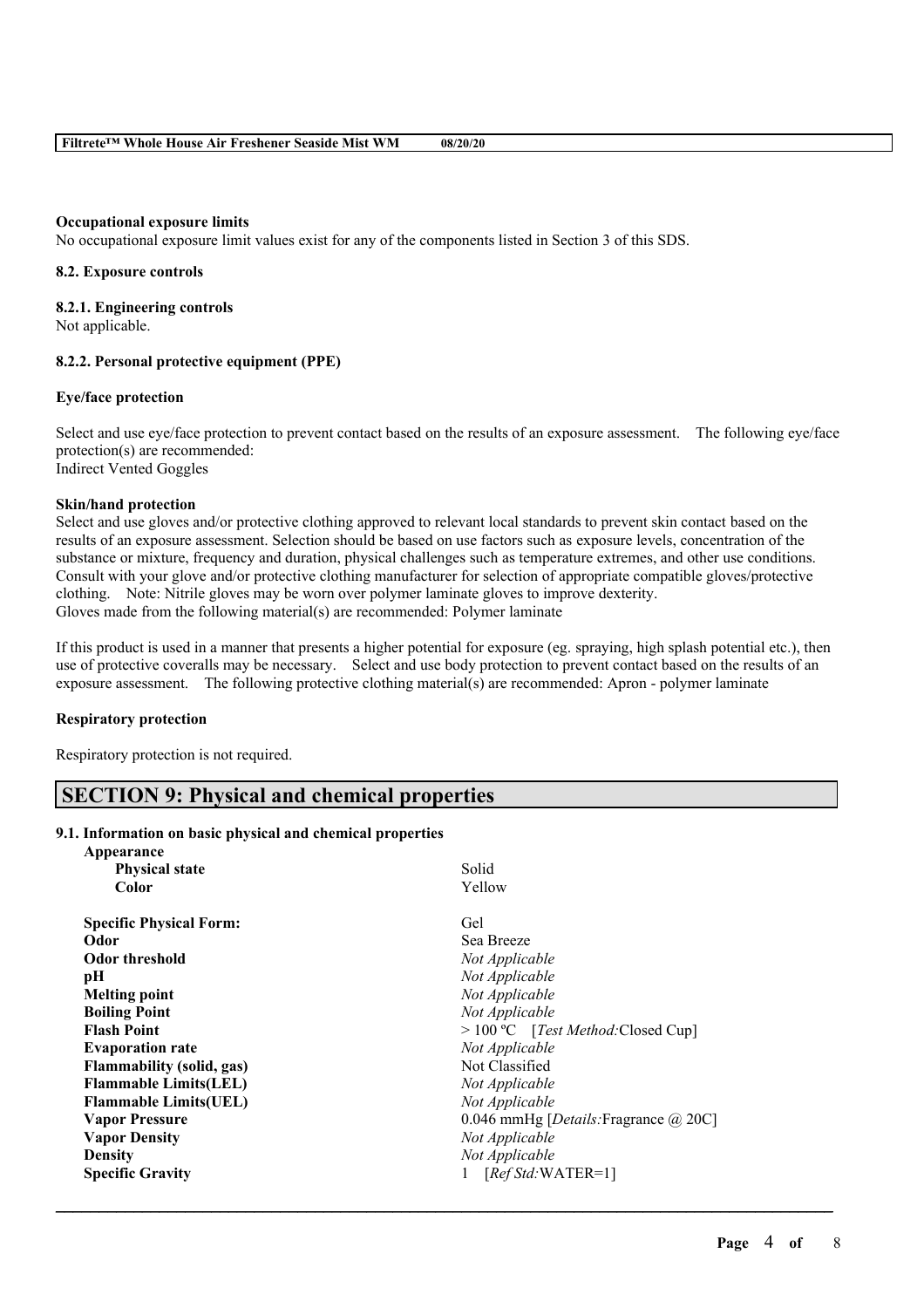**Solubility** in Water Negligible **Solubility- non-water** Negligible [*Details:*Oil Soluble] **Partition coefficient: n-octanol/ water** *Not Applicable* **Autoignition temperature** *Not Applicable* **Decomposition temperature** *Not Applicable* **Viscosity** *Not Applicable* **Volatile Organic Compounds** 1.07 %

# **SECTION 10: Stability and reactivity**

#### **10.1. Reactivity**

This material may be reactive with certain agents under certain conditions - see the remaining headings in this section.

## **10.2. Chemical stability**

Stable.

#### **10.3. Possibility of hazardous reactions**

Hazardous polymerization will not occur.

# **10.4. Conditions to avoid**

Heat Sparks and/or flames

#### **10.5. Incompatible materials**

Strong oxidizing agents

#### **10.6. Hazardous decomposition products**

**Substance Condition** Carbon monoxide Not Specified

Carbon dioxide Not Specified

# **SECTION 11: Toxicological information**

The information below may not be consistent with the material classification in Section 2 if specific ingredient **classifications are mandated by a competent authority. In addition, toxicological data on ingredients may not be** reflected in the material classification and/or the signs and symptoms of exposure, because an ingredient may be present below the threshold for labeling, an ingredient may not be available for exposure, or the data may not be **relevant to the material as a whole.**

#### **11.1. Information on Toxicological effects**

**Signs and Symptoms of Exposure**

Based on test data and/or information on the components, this material may produce the following health effects:

## **Inhalation:**

Respiratory Tract Irritation: Signs/symptoms may include cough, sneezing, nasal discharge, headache, hoarseness, and nose and throat pain.

#### **Skin Contact:**

Skin Irritation: Signs/symptoms may include localized redness, swelling, itching, dryness, cracking, blistering, and pain. Allergic Skin Reaction (non-photo induced): Signs/symptoms may include redness, swelling, blistering, and itching.

 $\mathcal{L}_\mathcal{L} = \mathcal{L}_\mathcal{L} = \mathcal{L}_\mathcal{L} = \mathcal{L}_\mathcal{L} = \mathcal{L}_\mathcal{L} = \mathcal{L}_\mathcal{L} = \mathcal{L}_\mathcal{L} = \mathcal{L}_\mathcal{L} = \mathcal{L}_\mathcal{L} = \mathcal{L}_\mathcal{L} = \mathcal{L}_\mathcal{L} = \mathcal{L}_\mathcal{L} = \mathcal{L}_\mathcal{L} = \mathcal{L}_\mathcal{L} = \mathcal{L}_\mathcal{L} = \mathcal{L}_\mathcal{L} = \mathcal{L}_\mathcal{L}$ 

#### **Eye Contact:**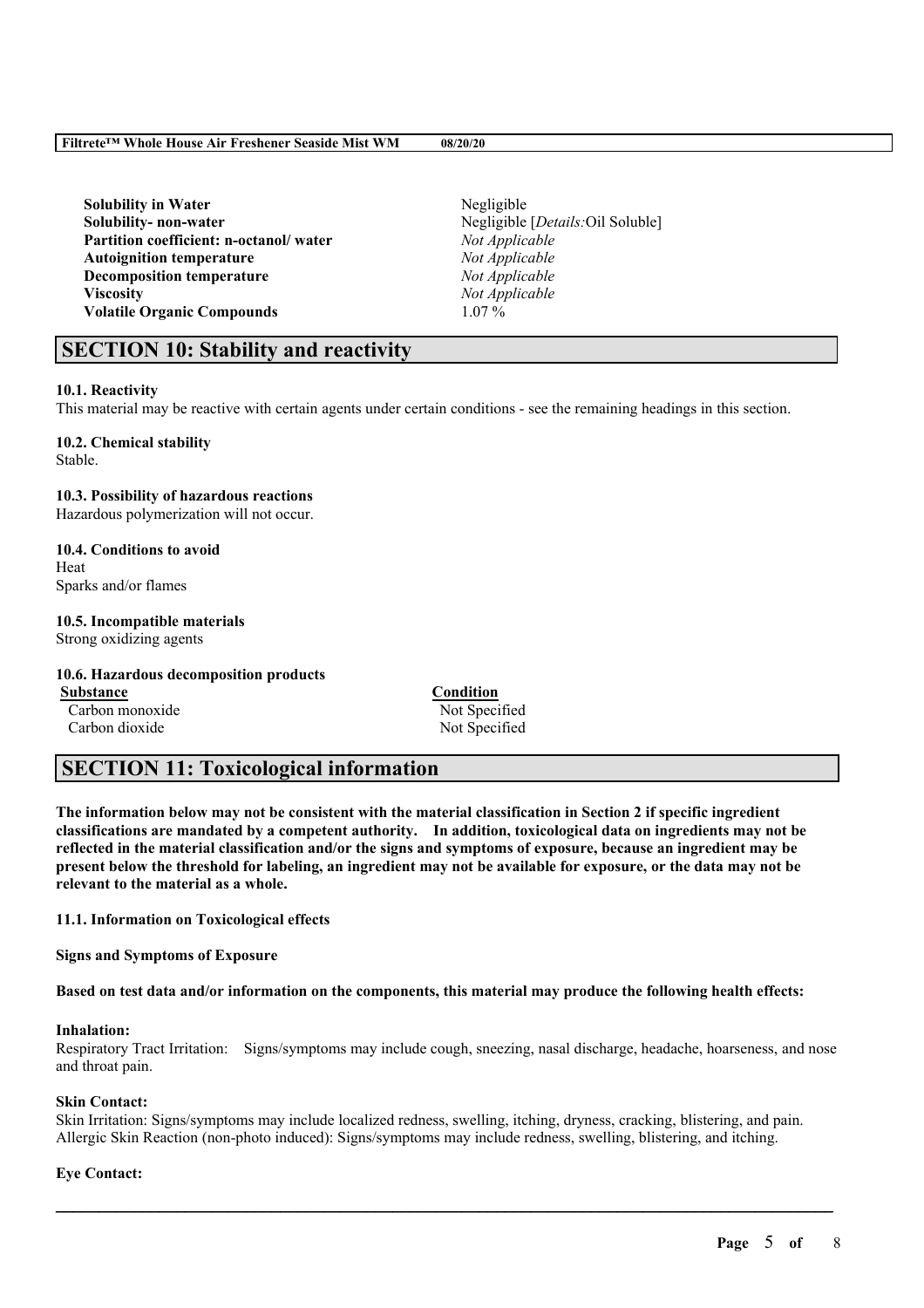#### **Filtrete™ Whole House Air Freshener Seaside Mist WM 08/20/20**

Severe Eye Irritation: Signs/symptoms may include significant redness, swelling, pain, tearing, cloudy appearance of the cornea, and impaired vision.

#### **Ingestion:**

May be harmful if swallowed.

Gastrointestinal Irritation: Signs/symptoms may include abdominal pain, stomach upset, nausea, vomiting and diarrhea.

#### **Toxicological Data**

If a component is disclosed in section 3 but does not appear in a table below, either no data are available for that endpoint or the data are not sufficient for classification.

#### **Acute Toxicity**

| Name                 | Route     | <b>Species</b> | Value                                                |
|----------------------|-----------|----------------|------------------------------------------------------|
| Overall product      | Ingestion |                | No data available; calculated ATE2,000 - 5,000 mg/kg |
| Fragrance Ingredient | Dermal    | Rabbit         | $LD50 > 4.680$ mg/kg                                 |
| Fragrance Ingredient | Ingestion | Rat            | 3.370 mg/kg<br>LD50                                  |

 $ATE = acute$  toxicity estimate

#### **Skin Corrosion/Irritation**

For the component/components, either no data are currently available or the data are not sufficient for classification.

#### **Serious Eye Damage/Irritation**

For the component/components, either no data are currently available or the data are not sufficient for classification.

#### **Skin Sensitization**

| . .<br>Name                 | specie | 'alue      |
|-----------------------------|--------|------------|
| ×<br>Ingredient<br>ragrance | Mouse  | .1Sitizing |

#### **Respiratory Sensitization**

For the component/components, either no data are currently available or the data are not sufficient for classification.

#### **Germ Cell Mutagenicity**

For the component/components, either no data are currently available or the data are not sufficient for classification.

#### **Carcinogenicity**

For the component/components, either no data are currently available or the data are not sufficient for classification.

#### **Reproductive Toxicity**

#### **Reproductive and/or Developmental Effects**

For the component/components, either no data are currently available or the data are not sufficient for classification.

#### **Target Organ(s)**

#### **Specific Target Organ Toxicity - single exposure**

For the component/components, either no data are currently available or the data are not sufficient for classification.

#### **Specific Target Organ Toxicity - repeated exposure**

For the component/components, either no data are currently available or the data are not sufficient for classification.

#### **Aspiration Hazard**

For the component/components, either no data are currently available or the data are not sufficient for classification.

#### Please contact the address or phone number listed on the first page of the SDS for additional toxicological information **on this material and/or its components.**

 $\mathcal{L}_\mathcal{L} = \mathcal{L}_\mathcal{L} = \mathcal{L}_\mathcal{L} = \mathcal{L}_\mathcal{L} = \mathcal{L}_\mathcal{L} = \mathcal{L}_\mathcal{L} = \mathcal{L}_\mathcal{L} = \mathcal{L}_\mathcal{L} = \mathcal{L}_\mathcal{L} = \mathcal{L}_\mathcal{L} = \mathcal{L}_\mathcal{L} = \mathcal{L}_\mathcal{L} = \mathcal{L}_\mathcal{L} = \mathcal{L}_\mathcal{L} = \mathcal{L}_\mathcal{L} = \mathcal{L}_\mathcal{L} = \mathcal{L}_\mathcal{L}$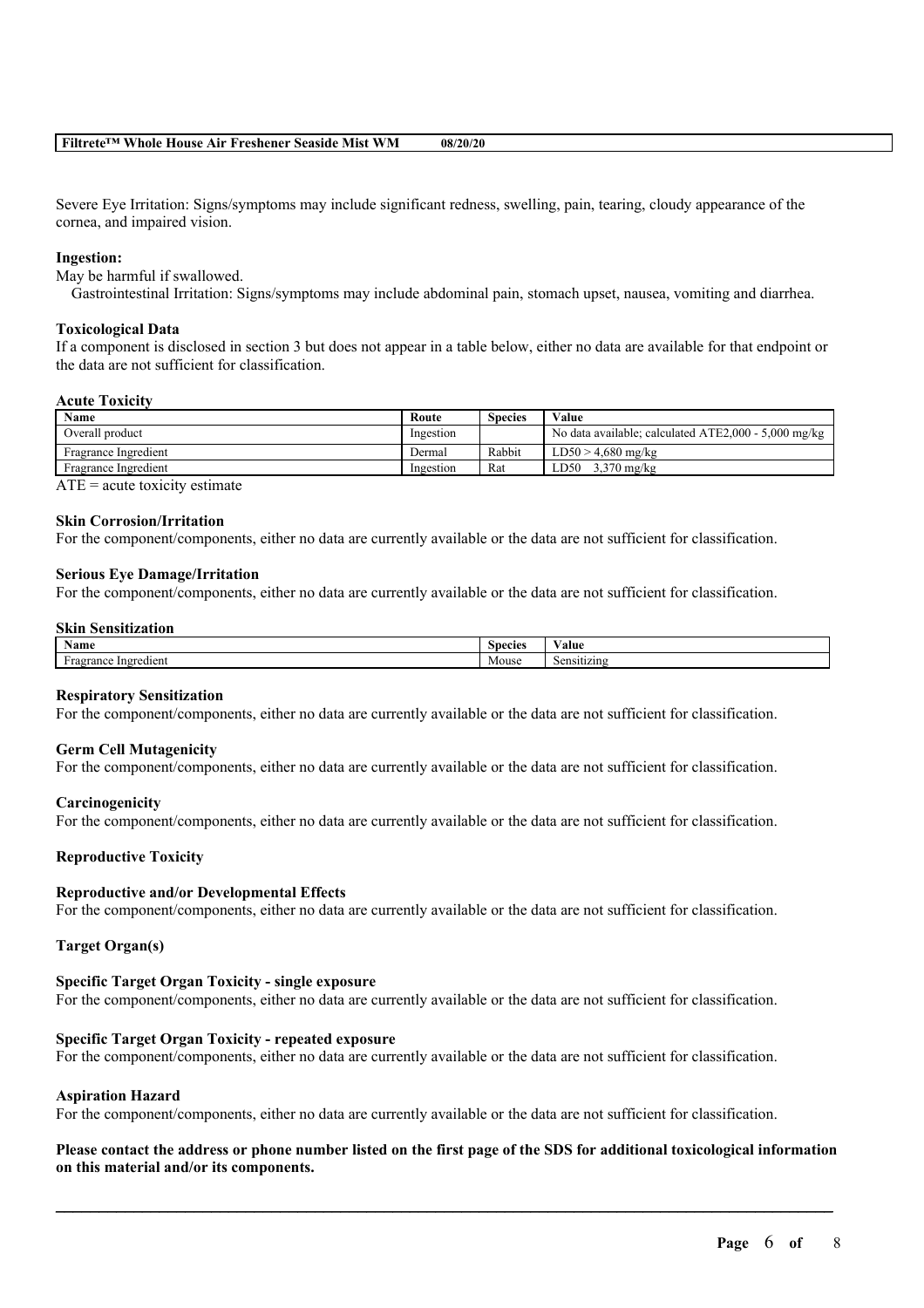# **SECTION 12: Ecological information**

### **Ecotoxicological information**

Please contact the address or phone number listed on the first page of the SDS for additional ecotoxicological information on this material and/or its components.

#### **Chemical fate information**

Please contact the address or phone number listed on the first page of the SDS for additional chemical fate information on this material and/or its components.

# **SECTION 13: Disposal considerations**

#### **13.1. Disposal methods**

Dispose of contents/ container in accordance with the local/regional/national/international regulations.

Incinerate in a permitted waste incineration facility. Proper destruction may require the use of additional fuel during incineration processes. As a disposal alternative, utilize an acceptable permitted waste disposal facility. Empty drums/barrels/containers used for transporting and handling hazardous chemicals (chemical substances/mixtures/preparations classified as Hazardous as per applicable regulations) shall be considered, stored, treated  $\&$  disposed of as hazardous wastes unless otherwise defined by applicable waste regulations. Consult with the respective regulating authorities to determine the available treatment and disposal facilities.

# **SECTION 14: Transport Information**

For Transport Information, please visit http://3M.com/Transportinfo or call 1-800-364-3577 or 651-737-6501.

# **SECTION 15: Regulatory information**

### **15.1. US Federal Regulations**

Contact 3M for more information.

#### **EPCRA 311/312 Hazard Classifications:**

**Physical Hazards** Not applicable

| <b>Health Hazards</b>                |
|--------------------------------------|
| Respiratory or Skin Sensitization    |
| Serious eye damage or eye irritation |
| Skin Corrosion or Irritation         |

## **15.2. State Regulations**

Contact 3M for more information.

## **15.3. Chemical Inventories**

The components of this product are in compliance with the chemical notification requirements of TSCA. All required components of this product are listed on the active portion of the TSCA Inventory.

 $\mathcal{L}_\mathcal{L} = \mathcal{L}_\mathcal{L} = \mathcal{L}_\mathcal{L} = \mathcal{L}_\mathcal{L} = \mathcal{L}_\mathcal{L} = \mathcal{L}_\mathcal{L} = \mathcal{L}_\mathcal{L} = \mathcal{L}_\mathcal{L} = \mathcal{L}_\mathcal{L} = \mathcal{L}_\mathcal{L} = \mathcal{L}_\mathcal{L} = \mathcal{L}_\mathcal{L} = \mathcal{L}_\mathcal{L} = \mathcal{L}_\mathcal{L} = \mathcal{L}_\mathcal{L} = \mathcal{L}_\mathcal{L} = \mathcal{L}_\mathcal{L}$ 

Contact 3M for more information.

### **15.4. International Regulations**

Contact 3M for more information.